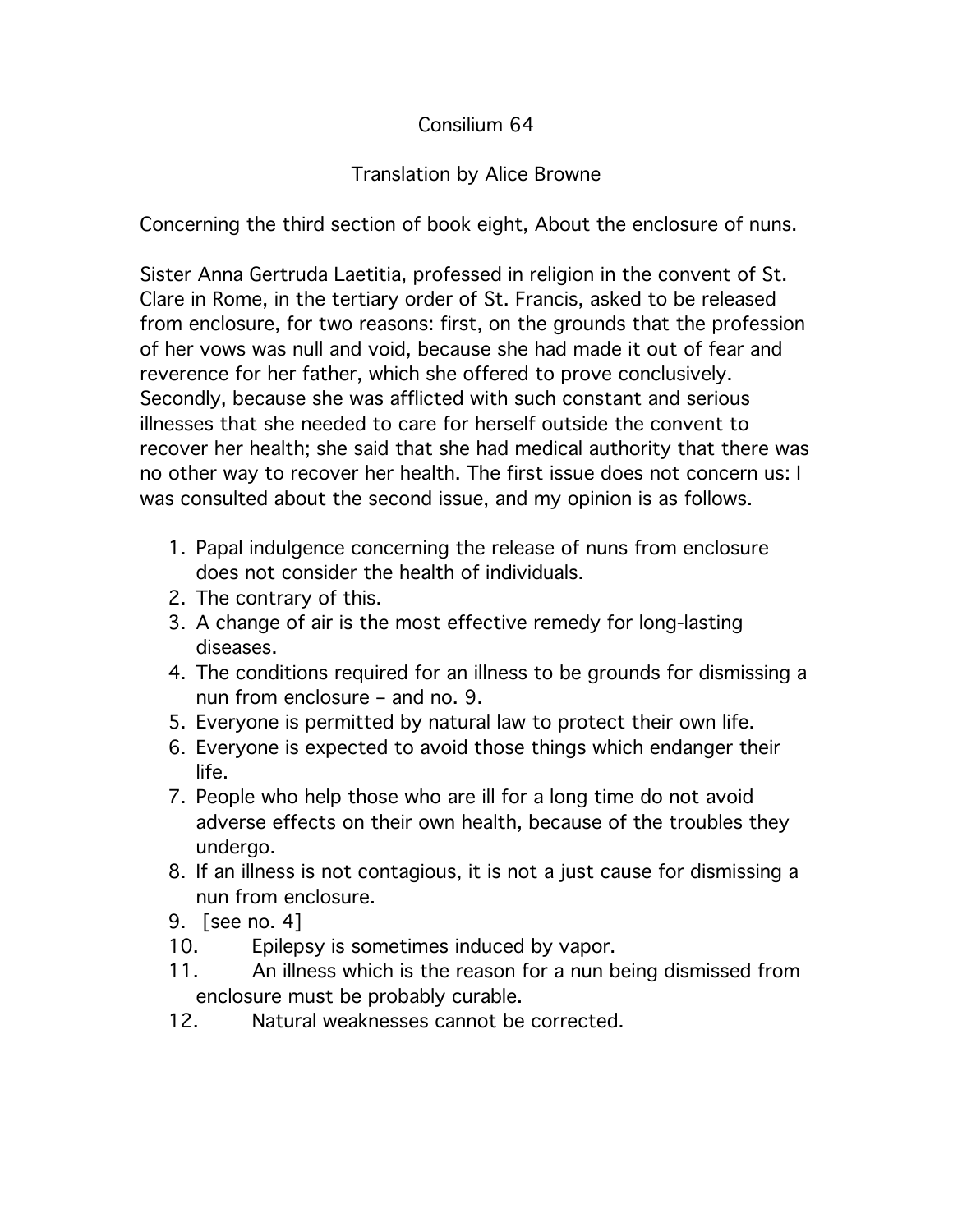I have insisted on this again and again elsewhere in my medico-legal questions, under the heading De clausura monialium: the papal indulgence concerning a nun's release from enclosure does not cover the health of any individual nun, but only concerns the health of the whole community. So if it happens that a nun is to be released from enclosure because of some very serious illness, she needs a special pontifical brief; she cannot rely on the universal conclusion and leave enclosure on that basis. For this reason, the usual and correct opinion is that she needs a permission of this kind from the Pope himself: see [Giovanni Girolamo] Campanili, Diversorium juris canonici, rubric 12, chapter 13, n. 13; also [Giovanni Battista] Ventriglia, Annotations [i.e Praxis rerum notabilium præsertim fori ecclesiastici … annotantur], annotation 5, section 2, n.19. So, as far as I am concerned, this point has been decided, and for the reasons adduced in the passage cited, Sister Anna Gertruda must ask for a license from the Pope to take care of herself outside the cloister and return to health.

But we must see whether this nun has a just and legitimate reason to ask for and receive a license of this kind from the Pope. In order to decide the question correctly, the first thing to do is to disclose the state of the nun's health. It has been established that she has been subject to poor health from birth, and, most importantly, she has suffered from constant distillations from the head, which caused lameness and contraction of the lower back and left hip when they descended to those parts of the body.

When she reached puberty, she suffered constantly as time went on from a deficiency of menstrual flow, which made her fall into a thousand preternatural states and very serious symptoms. She was constantly troubled by epileptic attacks, discharges of blood from the mouth, tremblings of the heart (which raised her left ribs), as well as constant fevers, and stomach troubles, pain, and other symptoms. All these problems either began or became much worse once she donned the nun's habit and made her profession. Then, agitated by powerful mental passions, and greatly troubled by her aversion to religious life, she was often in danger of death; but she could collect herself in a moment from her violent symptoms, in such a way that you would have said there was nothing wrong with her. Because of this, there were nuns who said that she was mostly pretending, or was troubled by an evil spirit. However, we will determine that all these things should be attributed to their natural causes.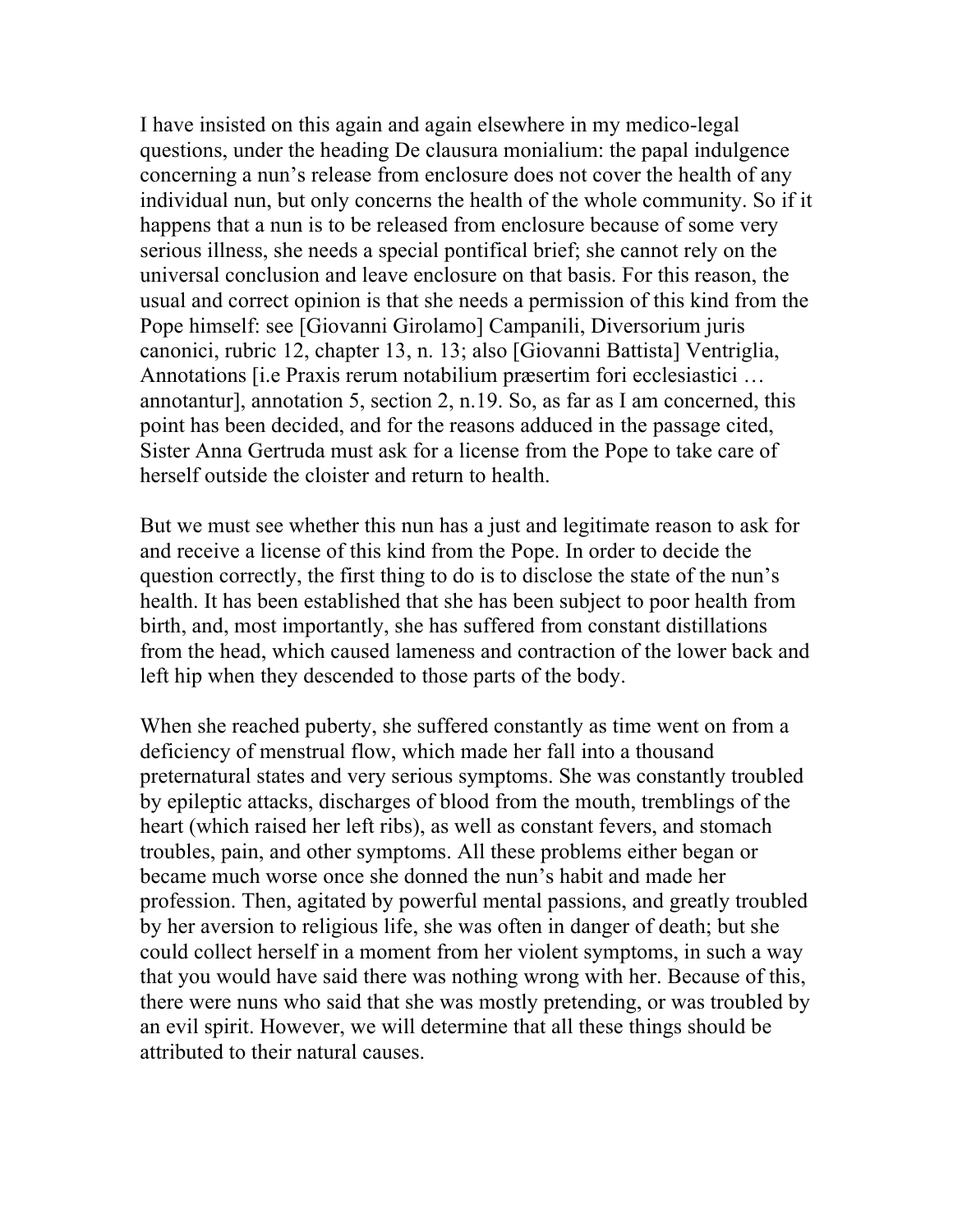Therefore, since she suffered constantly from so many severe afflictions, she asked to be released from enclosure; either she should be allowed this on the basis of the universal indulgence granted to nuns by the Popes, whenever they cannot be cared for within the cloister, or she should be able to ask for a license from the current Pope, if she could not make use of the universal indulgence. Some canonists, who I have cited at book 8 of these Quaest[iones], tit.3 quaest. 2 are of the opinion that the papal permission granted to nuns is not only concerned with the health of the whole community, but also extends to the health of an individual nun, when she is suffering from a disease which doctors judge can only be treated outside the cloister, even if it is not infectious. The disease and ill-health afflicting Sister Anna Gertruda appears to be of this kind.

It is clear that it could not be treated within the cloister, from the progress of the disease and the passage of so many years, and from the fact that so many powerful remedies had been applied in vain to no effect, when nothing whatever was accomplished by their use.

On the other hand, it is clear that it could be treated by a change of air, and dismissal from the cloister, because we have no more effective treatment in medicine than a change of air, and none better adapted to treating longlasting, difficult, and stubborn illnesses, as I have said elsewhere in the passage cited above. This is the general opinion of doctors, who almost unanimously recommend a change of air as the only, unparalleled, and certain treatment for this type of disease. So it was not unreasonable for the two learned doctors to give the opinion to this effect, which the nun has offered to show openly and produce for the court.

Therefore it seems Sister Anna Gertruda has just cause to leave the cloister, because the diseases from which she suffers are severe and intractable, as is clear from experience; and it would seem they cannot be treated within the cloister, so they undoubtedly endanger the patient's life. This is the most important condition required by the learned, in order for a request to leave the cloister to be considered legitimate. See Navarrus, Comm. 4 de reg[ularibus]  $49<sup>1</sup>$  and Sebastian Soto, in the treatise De infirm. ob quas monial. Proposition 3, where we can see clear arguments for this position.

 $\overline{a}$ 

<sup>1</sup> Martin de Azpilcueta, [a.k.a Doctor Navarrus] De regularibus commentaria quatuor.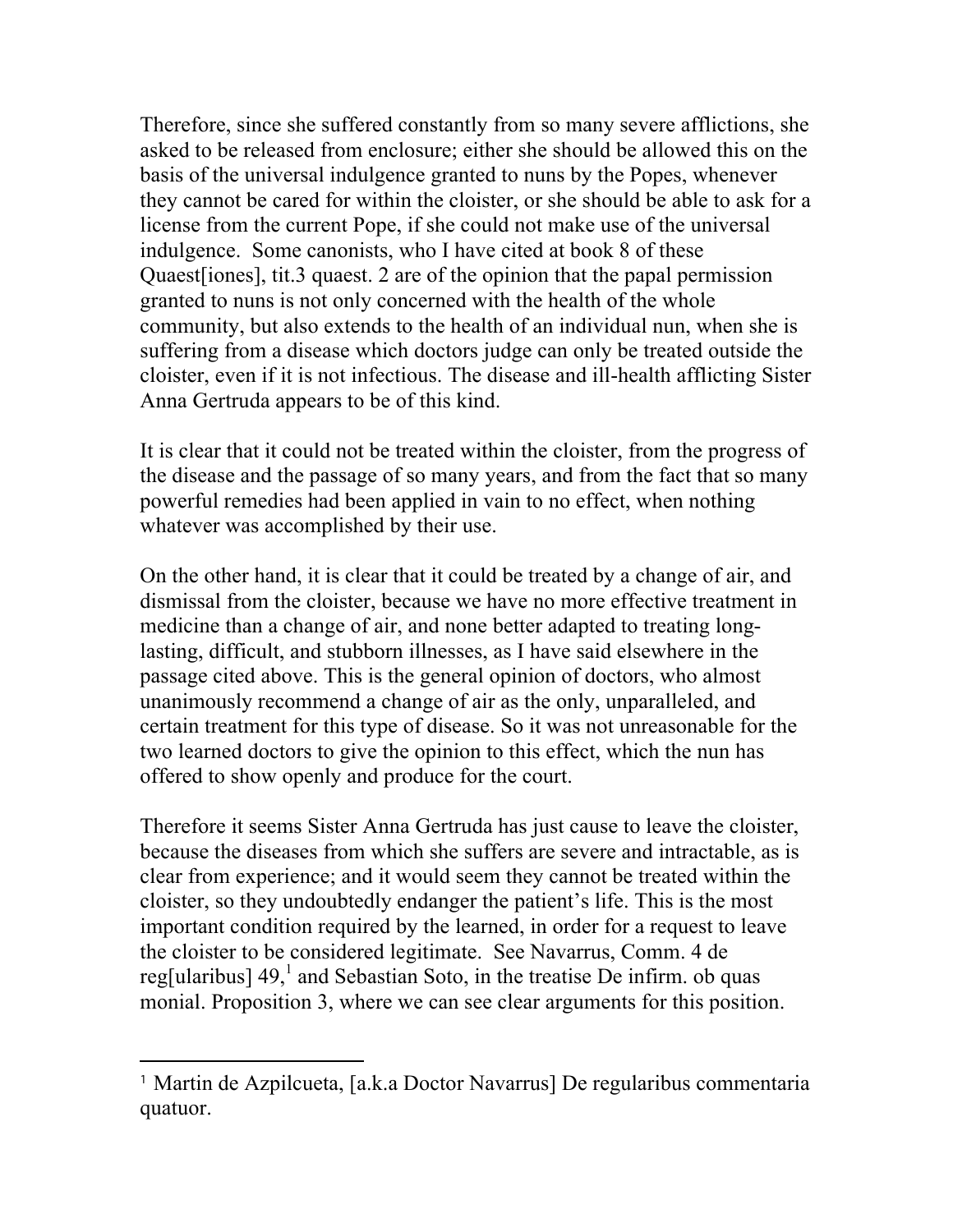The most powerful argument is that natural law allows everyone to do their best to protect their own life; otherwise, if someone neglected to do this, they would sin against the duty of charity to oneself. Because of this duty, just as it is not lawful to cause oneself significant injury, even less so to kill oneself, every person is obliged to do their best to avoid whatever clearly endangers their life. A disease of this kind is life-threatening: the nun will certainly die, unless she cares for herself and attends to her health outside the cloister. Within the cloister, she cannot recover her health, however much she tries to recover it with numerous powerful remedies. Therefore, as has been demonstrated, she must seek out better and more certain remedies, and the best of these is a change of air.

We can add that although the illnesses with which Sister Anna Gertruda is constantly afflicted are not contagious, so that there is no need to separate her from the other, healthy nuns and dismiss her from the cloister for fear of contagion, nonetheless she cannot be kept in the cloister without some fear of infection and great detriment to the other nuns. Although the nuns who are continually busy with her care have nothing to fear from contagion, they still can fear for their own health, because of the constant and timeconsuming labor spent in caring for her. It is not news, but confirmed by daily experience, that people who care for the sick, when the disease is significant and long-lasting, even if it is not contagious, can easily slip into some serious illness themselves, because of the constant hard work and numerous inconveniences they endure in this task.

So it is clear enough that this nun should be allowed dismissal from enclosure, for the benefit of the whole community of nuns, not just on her own account; it is not just her own health that is at stake, but that of all the others. Therefore the dismissal can rightly be requested under the papal indulgence made for the health of the whole community. So Sister Anna Gertruda can be dismissed from enclosure for two reasons, both of which are just and legitimate: first, so she can preserve her own life, second, so as to release the other nuns from the fear of contracting some significant illness.

But in reality, if everything is given right and proper consideration, Sister Anna Gertruda does not have just cause for dismissal from enclosure on these grounds. First, it is clear that the illnesses she suffers from are not contagious in any way, and she cannot be dismissed on the grounds of fear that the other nuns may contract illnesses of this kind, or be infected by them in any way. The argument is null with respect to the general health of the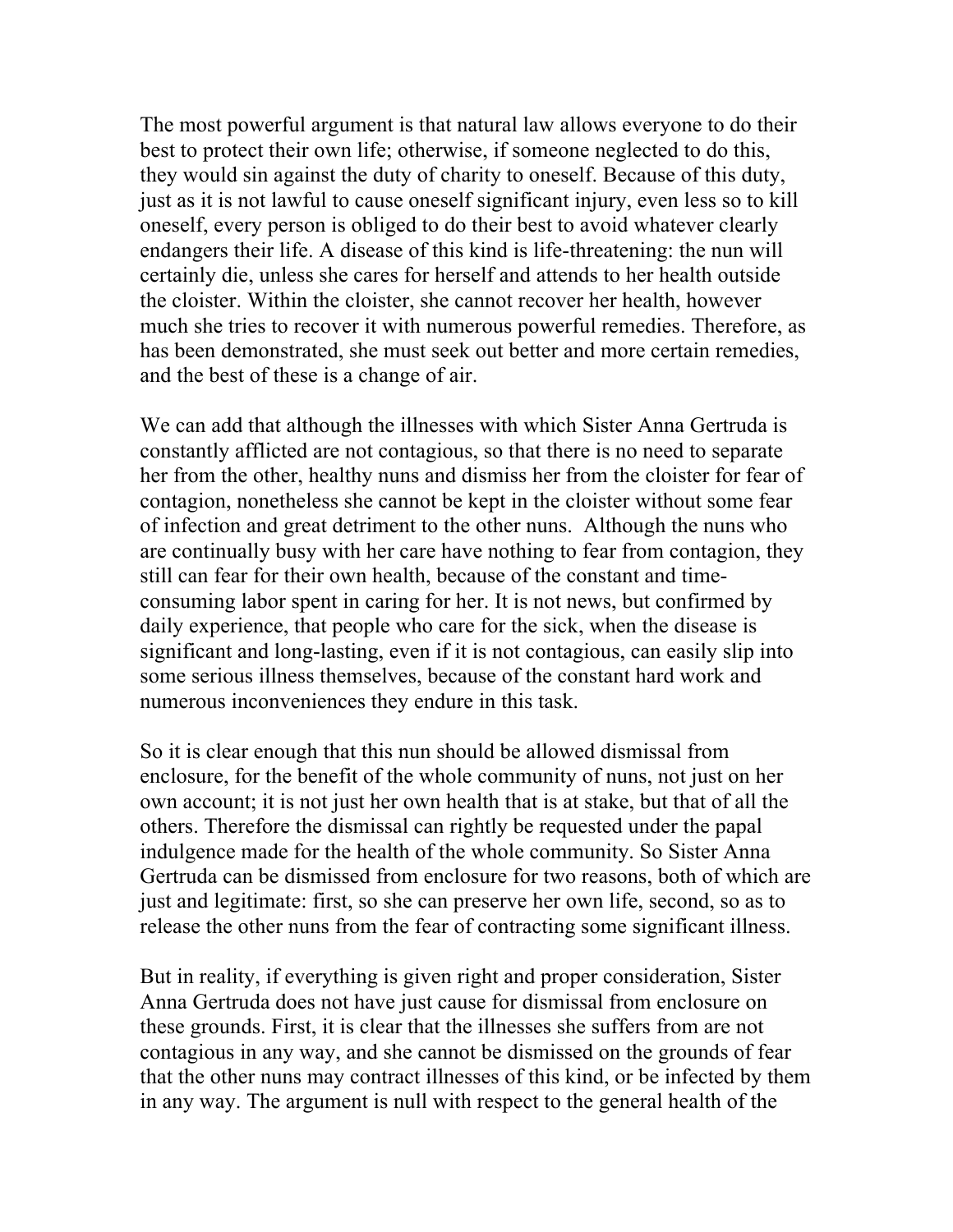whole convent, and so this case cannot be included among cases where the Popes release nuns from the cloister so they will not infect others. Not only is this nun's illness not one of the ones listed as grounds for a dismissal of this kind – it is not plague or leprosy or any other contagious disease – it is so far from being contagious that none of the nuns who have looked after her for so many years, feeding her, giving her medicines, and constantly tending to her bodily needs, have ever been attacked by a similar or related disease. So it unnecessary to add anything more under this head. Therefore even if we grant that her illness is of such a kind, that the air of the convent is damaging enough to it for her to be able to recover her health through a change of air: this would still not be a sufficient cause to release her from enclosure. See [Joannes Baptista] Ventriglia, in Pract. Annot. number 5, section 2, number 37, and the reasons adduced there.<sup>2</sup>

Secondly, if we take the other issue, just considering her own health, and grant that she can legitimately ask to leave the cloister in order to attend to her own health and survival: yet the diseases from which she suffers are not of a kind that can to justify her request, since they lack any of the conditions needed to provide a legitimate reason for leaving the cloister. First, such illnesses must show an obvious danger to life, as then the duty to preserve one's own life acts as an exemption from the obligation and vow of perpetual enclosure. Second, they must be of a kind that can probably be cured outside the cloister, otherwise the permission to leave the cloister would be futile, if the purpose for which it was granted cannot be achieved. Third, they must be of a kind which, according to medical opinion, can only be cured outside the cloister; otherwise, if there are other treatments available which could be applied within the cloister, those should be used, and the license for leaving the cloister should not be granted.

As for the first condition, the answer is obvious. In spite of the severity of the symptoms with which this nun is tormented, it is clear she is in absolutely no immediate danger, for two reasons. First, bodily states of this kind do not belong to major organs and are not specific to them; they all derive from the uterus, and we know from everyday experience that women can be so badly affected by the uterus that they can look as if they are dead, and occasionally be taken for dead: we know that this has happened more than once. Those who wish to can find numerous cases of this kind

 $\overline{a}$ 

<sup>2</sup> Probably referring to Ventriglia's annotations to his Praxis notabilium rerum.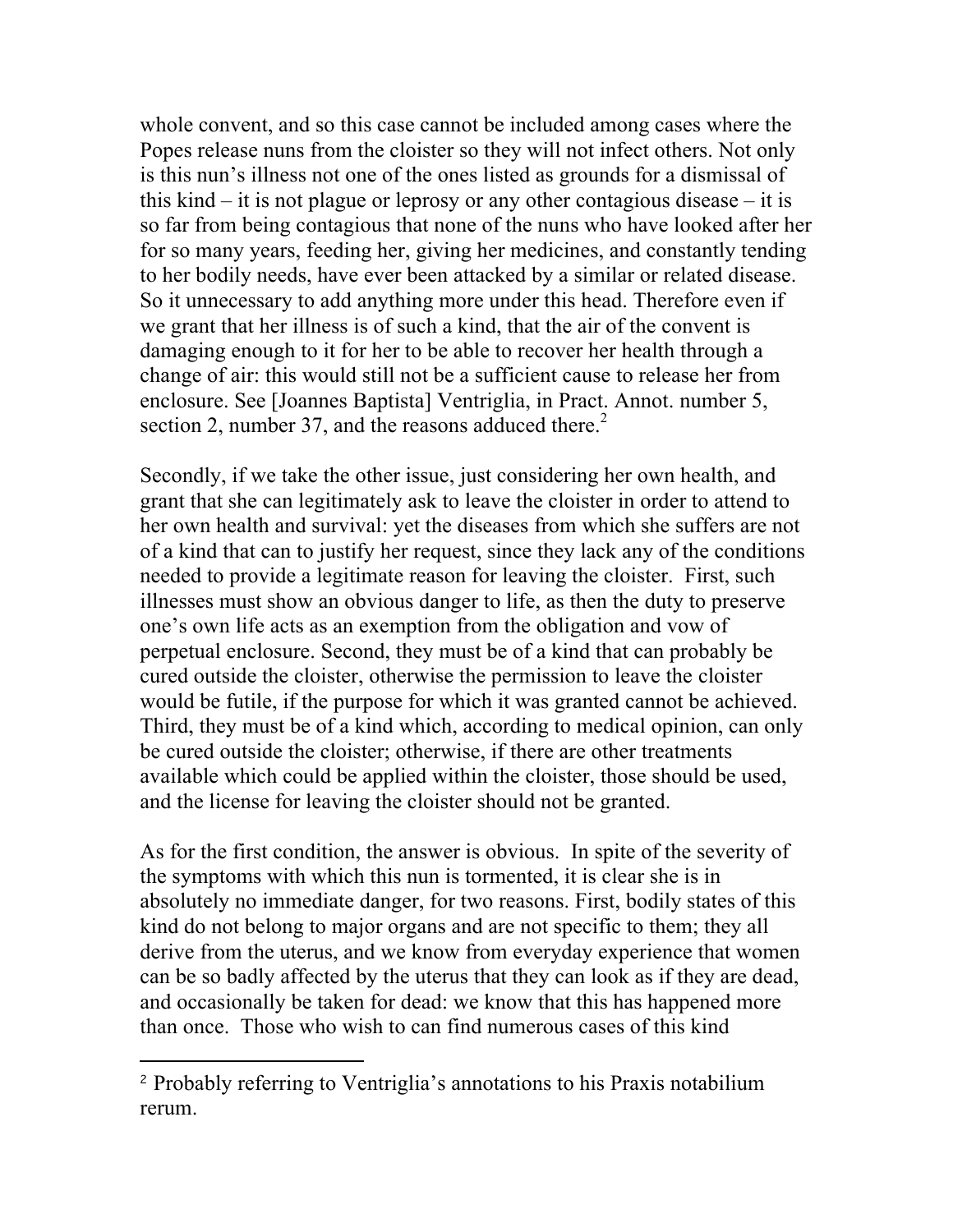described by several authors. Schenck [Johannes Schenck von Grafenburg] gives numerous examples in his Observationes, book 4, under the rubric De uter[i] suffocat[ione]. In Giovanni Boccaccio's Decameron, [day] 10, [tale] 4, there is a similar, and truthful, story. The second reason is that because these symptoms are evoked by vapors, or some gaseous matter, they are more easily dispelled than if they were derived from some humoral matter. We should not be surprised that so many symptoms, and such serious ones, can be caused by vapor, breath, or some gaseous material, because of the following fact, which we have on the authority of Hippocrates, Liber de flatibus, number 11, and following; Aristotle, De somno et vigilia, chapter 4, supported by Cardinal.,<sup>3</sup> commenting on Hippocrates, Aphorisms, book 2, aphorism 45, and other learned doctors: epilepsy, the most serious of all symptoms and diseases, is often evoked by vapor,  $air<sup>4</sup>$ , some breeze, or other gaseous matter. Experience confirms this: for epileptics relapse into their illness just from the smell of certain things. This is the reason why whenever we want to test whether a man is epileptic, or has been cured from the epilepsy he used to suffer from, we expose him to the smell of things of this kind. We find this everywhere in the practical physicians; for a recent example, see Sennert, book 1 of the Practicae [medicinae] libri, part 2, chapter 31, question 3. So, because the cause triggering the diseases which trouble Sister Anna Gertruda is a vaporous matter which is easily dispersed, it cannot be a legitimate cause for granting her a license to leave the cloister. Even though she suffers many recurrences of her illness, they are easily brought to an end, as the nun's own experience shows; she also reports that from moment to moment she recovers from her previous symptoms to a point where she is obviously completely delivered from them, so that you would not even dream that she suffered from any illness; this is stated in the relation itself.

The second condition was that the disease should be probably curable outside the cloister: for if this is not established, it would not be right to release a nun from enclosure, if the reason for her release did not apply: once the cause of a privilege does not apply, the privilege does not apply: see Tiraquellus's [André Tiraqueau], treatise on cess. Caus. [De causis cessantibus], part 1, no. 103. Therefore, if the infirmity was not curable, the cause, i.e. that it could be treated and healed, which moves the Canons to

 $\overline{a}$ 

<sup>&</sup>lt;sup>3</sup> Cardinal[i?] may be a misprint for [Girolamo] Cardano, who did comment on Hippocrates's Aphorisms.

<sup>4</sup> The text reads statu here, which I take to be a misprint for flatu.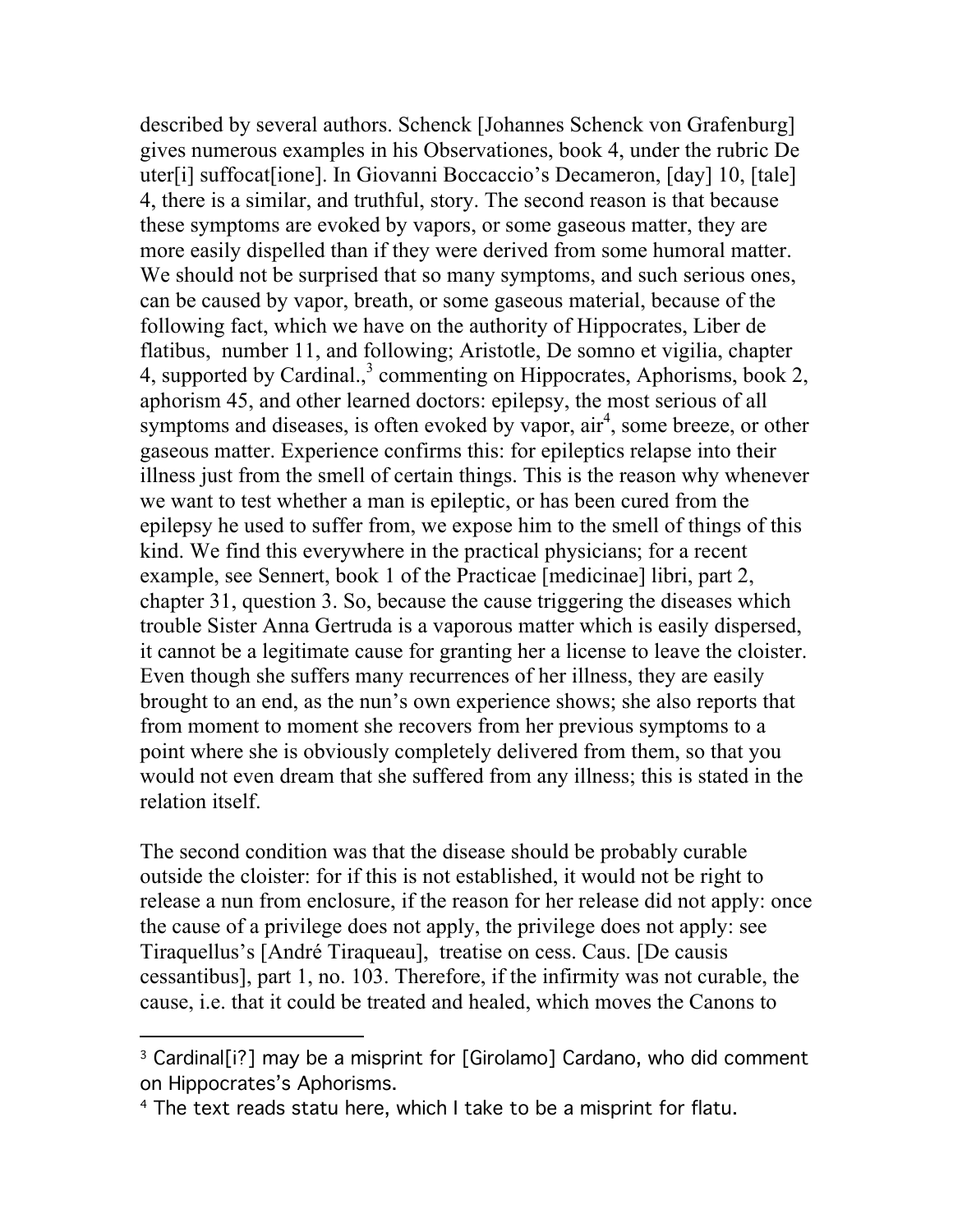grant this privilege of leaving the cloister, would not apply. Therefore it is necessary that a disease on account of which a nun asks to be treated outside the cloister must be at least probably curable. But in our case, since the contrary is clear, the cause is invalid and illegitimate. The diseases and symptoms with which this nun is afflicted cannot be cured outside the cloister, not only because they have become habitual and connatural, but because they are truly from nature, since she has been subject to these diseases and symptoms almost from her birth, and everything has only been made worse by the diminished purgation of her menses, and their occasional complete suppression. Even children know that natural weaknesses cannot be amended.

This is not contradicted by the assurance of the doctors that she is suffering from illnesses of a kind that can never be cured within the cloister, but certainly can be outside the cloister, for reasons they state, because these doctors do not have a true and accurate notion of the history of the diseases she suffers from. She withheld the fact that she had suffered from the same diseases almost from birth, and only told them that she had fallen ill with these diseases from the hardships of the cloister. As a result, these doctors allowed themselves to yield to the sick woman's entreaties and believe this story, which I refused to credit, since I knew the true facts much better than these doctors.

It is also clear from the above that the diseases from which Sister Anna Gertruda suffers do not fulfill the third condition, which was that the diseases in question must be curable only by releasing the sick woman from the cloister, and not by other means, for diseases resulting from nature cannot be cured by other means and not by release from the cloister either. Even if we grant that they are not incurable by nature, it is neither certain nor probable that they could be cured by the sick woman's departure from the cloister. The reason is that all her diseases of this kind depend on her uterus, which never fulfills its function rightly, in the way that nature demands: it does not purify itself and the body as a whole from the dregs of the blood, which constantly accumulate in the body. This does not just result from a flaw in the blood, but from a flaw and bad positioning of the uterus itself, especially from the turning-in of the left hip-bone, which presses and confines the uterus and other internal organs. These flaws cannot be improved by a change of air and departure from the cloister; they need a restoration of the uterus to its natural place, and removal of the impediment